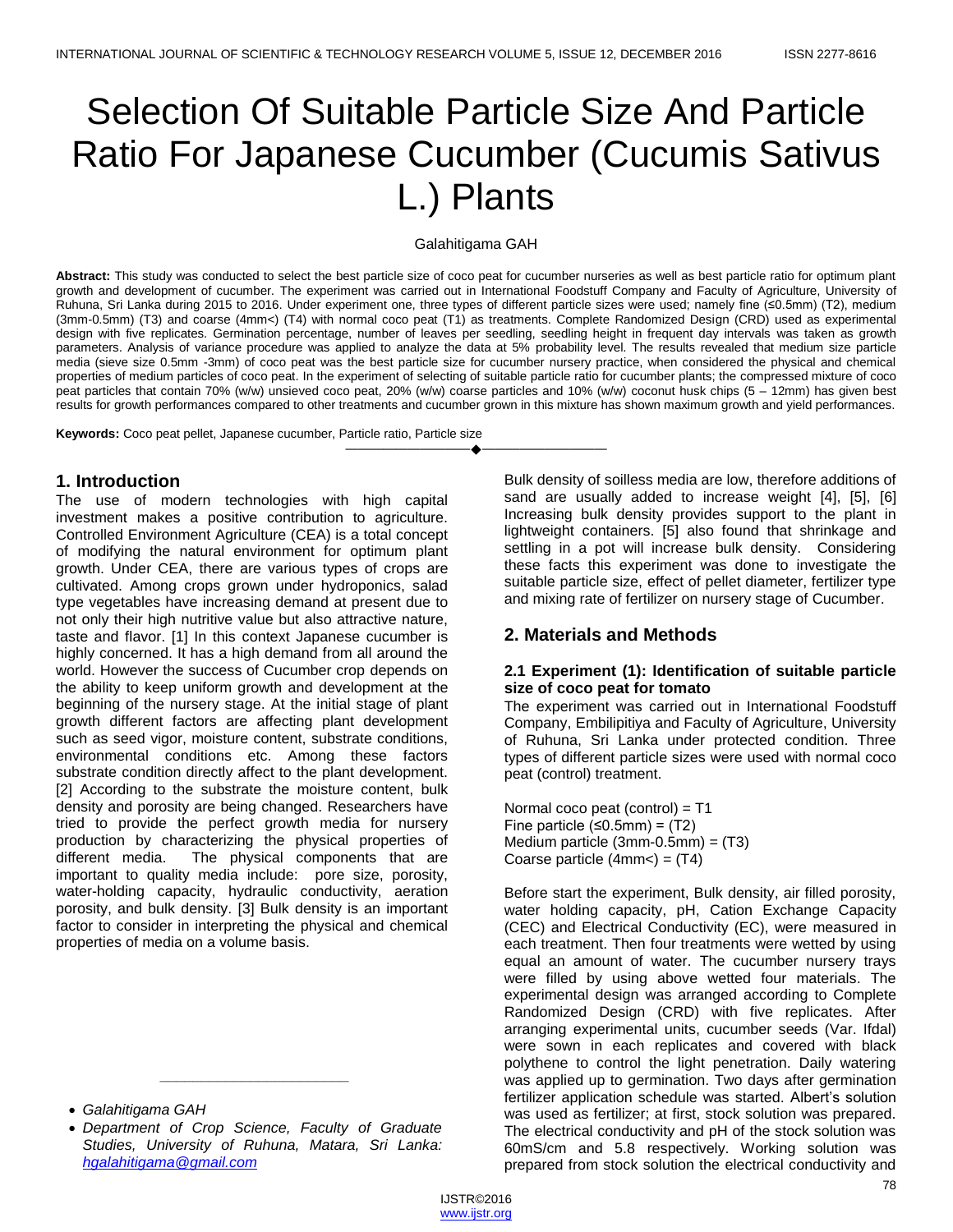pH values of that solution were 1.8mS/cm and 5.8 respectively. These tomato seedlings were adapted for above working solution within 21 days. Therefore following dilution and application procedure was used.



21 days old seedlings

## **2.2 Experiment (2): Identification of suitable particle ratio (w/w) of coco peat as growing mixture for grow bag cultivation of greenhouse vegetables**

This experiment was designed to identify suitable particle ratio (w/w) of coco peat as growing mixture for grow bag cultivation of cucumber. Coco peat particles of fine (less than or equal to 0.5mm diameter), coarse (greater than 3mm diameter), chips (cut dried coconut husk, 5mm to 12mm diameter) and raw (none sieved coir peat) were used as raw materials in this experiment. Before mixing them, calcium nitrate treatment was applied to wash out excess Na<sup>+</sup> and K<sup>+</sup> from coco peat. After that above mentioned raw materials were mixed in different ratio (as weight percentage) and created following treatments.

| <b>Table 1:</b> Different percentages of raw material used to |
|---------------------------------------------------------------|
| produce grow slab                                             |

| Raw coco<br>peat %<br>(w/w) | Fine<br>particle %<br>(w/w) | Coarse<br>particle %<br>(w/w) | Chip %<br>(w/w) | Treatment<br>code |
|-----------------------------|-----------------------------|-------------------------------|-----------------|-------------------|
| 90                          |                             |                               | 10              |                   |
| 70                          |                             | 20                            | 10              | T <sub>2</sub>    |
| 50                          | 20                          | 20                            | 10              | $T_3$             |
| 30                          | 20                          | 40                            | 10              | Τ4                |
| 10                          | 40                          | 40                            | 10              | Τ,                |

After preparation above mixtures  $(T_1-T_5)$ , grow slabs (90cmx20cm x10cm, length, width, height and 2 kg of weight) were produced as assigned in different treatments using hydraulic pressure equipment. Then the grow slabs were inserted into polythene bags (outer color is white and

inner color is black , length, width and height is 112cm, 20cm and 13cm respectively) and named  $(T_1-T_5)$ . After that, separate sub experiments were carried out for different greenhouse crops (tomato, bell pepper, slicing cucumber and cabbage). The grow bags that prepared as in table 1 were laid on the floor of the ploy tunnel and arrange treatments  $(T_1-T_5)$  according to the Complete Randomized Design (CRD) with five replicates. After that, measured amount of water was added separately by making three holes on the top of the bag in equal distance. After one hour, drain out holes (8mm diameter) were made on the bottom of the grow bag. The cucumber seedlings (3 per grow bag) were transplanted. Fertilizer (Albert's solution) and water were applied through drip irrigation system. In the vegetative period, EC and pH of the Albert's solution were maintained 2.0 mS/cm and 6.3 respectively. Plants were trained in vertically with the support of rope which is made by cloths and pruning and training was done as single stem plant. In the flowering stage, EC and pH of the Albert's solution were maintained 2.3mS/cm and 6.3 levels respectively. As growth parameters, plant height and number of leaves per plant were measured once in two weeks up to 12 weeks after planting and total marketable yield per bag (fresh yield in kg) was measured as yield parameter at the end of the crop (4 months after planting).

# **3. Results and Discussion**

## **3.1 Effect of particle size on seed germination, number of leave per seedling and seedling height of cucumber**

According to the analysis of variance of germination percentages of cucumber seeds, there was not significant (p≤0.05) difference among the mean germination percentages of three different particle sizes (fine, medium and coarse) after 5 days of seed sowing. The highest germination percentage (84.5%) was observed in medium size particle medium. Also after 7 days from seed sowing, number of leaves per seedling was same value (2 leaves) in fine, medium and coarse media. But significant (p≤0.05) variance was observed in number of leaves per seedling of cucumber at 14 and 21 days after seed sowing. Significantly highest number leaves per seedling (3.4 leaves) was recorded in medium size particle medium at 14 days after seed sowing followed by fine medium (2.8 leaves) and coarse medium (2.6 leaves) particle size (Figure 1). When 21 days after seed sowing significantly highest number of leaves/seedling (4.6 leaves) was recorded in fine media compared to seedlings in coarse particle (3.8 leaves), however leaves/seedling in medium particles (4.5 leaves) statistically same to fine media. (Figure 1)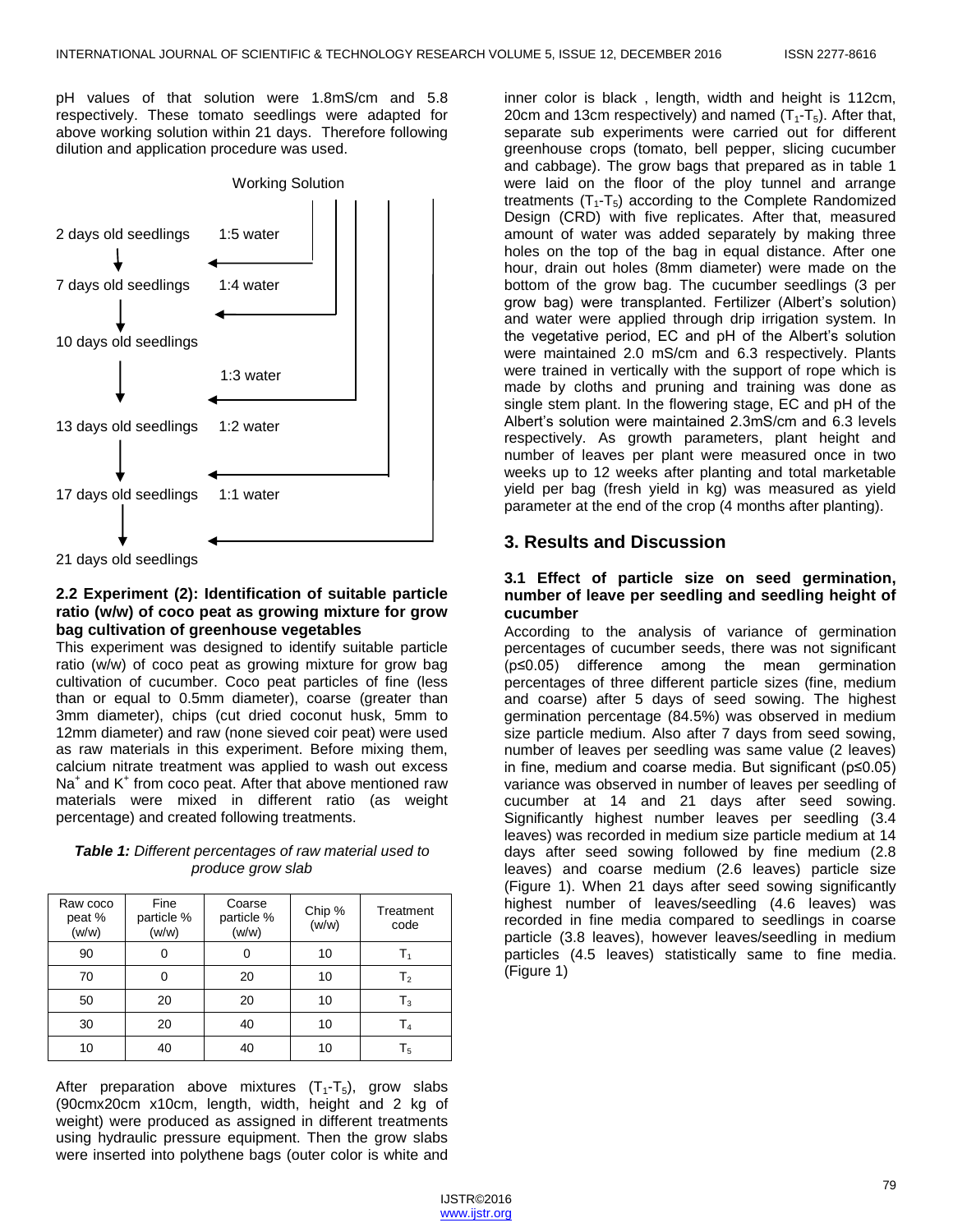

*Figure 1: Changes of mean no. of leaves/seedling of cucumber seedling in three different particle sizes within 21 days after seed sowing*

Bars represented by the same letter are not significantly different at  $\alpha \leq 0.05$  The water holding capacity is depended on the particle size of coco peat. Coco peats in fine particle have higher water holding capacity while coco peats in coarse particles have low water holding capacity. Hence, cucumber should be grown in coco peat media with fine particles to ensure better growth (i.e high no. leaves/seedling) (Table 2)

*Table 2: Physical and chemical properties of coarse, medium and fine particle sizes of coco peat*

| Particl<br>e type | <b>Bulk</b><br>densit<br>y (g/l) | Water<br>holding<br>capacit<br>$y$ (ml/l) | Air<br>filled<br>porosit<br>(%<br>v/v) | Electrical<br>conductivit<br>$y$ ( $\mu$ S/cm) | рH       | <b>CEC</b><br>meg/100<br>g |
|-------------------|----------------------------------|-------------------------------------------|----------------------------------------|------------------------------------------------|----------|----------------------------|
| Fine              | 164.30<br>a                      | 830 <sup>a</sup>                          | $12^{\circ}$                           | 600 <sup>a</sup>                               | 6.2<br>a | 130 <sup>a</sup>           |
| Mediu<br>m        | 108.29<br>h                      | 550 <sup>b</sup>                          | $25^{\rm b}$                           | 325 <sup>b</sup>                               | 6.1<br>a | 86 <sup>b</sup>            |
| Coarse            | $53.82^c$                        | $250^\circ$                               | 68 <sup>a</sup>                        | $80^\circ$                                     | 6.5<br>a | 36 <sup>c</sup>            |

The different particle size of coco peat had a significant (p≤0.05) impact on seedling height of cucumber at 14 and 21 days after seed sowing. The seedlings in medium size particles had significantly (p≤0.05) highest mean heights (8.19cm at 14 days and 14.3cm at 21days) at 14 and 21 days after seed sowing. Approximately same and lower mean seedling heights recorded in fine and coarse, media at 14 and 21 days after seed sowing (Figure 2).



#### *Figure 2: Changes of mean height (cm) of seedling of cucumber in three different particle sizes of coco peat 21 days after seed sowing*

Bars represented by the same letters are not significantly different at  $\alpha \leq 0.05$  Considering to results revealed from above experiment indicate medium size particles provide better plant growth because of that medium sized media maintains moderate bulk density (108.29g/l) and moderate water holding capacity (550ml/l), good air filled porosity (25%) and best pH 6.1. When increase the bulk densities of substrates reduce the pore spaces for air [7]as a result, retain higher moisture content and low Oxygen  $(O<sub>2</sub>)$  for root growth hence, nutrient absorption is low [8] Also significantly higher EC and CEC was observed in fine particle media, when increase the EC, soluble salt content in the media is increase [9] it makes the stress on vegetative growth of seedlings, this effect can be seen in fine particle media, this may be the reason for lower number of leaves per seedling and low seedling height in fine media. Also in opposite way, coarse particles contain lowest bulk density hence it maintains more spores for air and low water and contains low CEC. It reduces the growth performances (no leaves/seedling and height of seedling).

## **3.2 Experiment 2: Effect of different grow slab mixtures on growth and yield parameters of cucumber**

In the mixture of grow slab had a significantly impact on vine height of cucumber. The highest vine height was recorded in T2 mixture during whole growing season with compared to other treatments. T1 particle mixture was the second best mixture (Table 2). The significantly highest number of leaves/vine was also recorded in T2 mixture (Table 3) with compared to other mixtures (T1, T3, T4 and T5). When compared to fruit yield of cucumber T2 mixture recorded the significantly highest fruit yield (5.18 kg/vine). The lowest yield was recorded in T5 mixture (figure 3).

*Table 3: The changes of no. leaves/plant of cucumber in different mixtures of grow slab during vegetative growing period*

| Treatment<br>code | $2nd$ <sub>week</sub> |            |                                                     | $4^{\text{th}}$ <sub>week</sub> $6^{\text{th}}$ <sub>week</sub> $8^{\text{th}}$ <sub>week</sub> $10^{\text{th}}$ <sub>week</sub> | $12^{th}$ <sub>week</sub> |
|-------------------|-----------------------|------------|-----------------------------------------------------|----------------------------------------------------------------------------------------------------------------------------------|---------------------------|
| T1                | 7.8 <sup>b</sup>      |            | $12.6^b$ $16.6^b$ $22.0^c$ $24.7^b$                 |                                                                                                                                  | $27.1^b$                  |
| T <sub>2</sub>    | 87 <sup>a</sup>       |            | $14.7^a$ $17.9^a$ $24.3^a$ $25.6^a$                 |                                                                                                                                  | $28.2^a$                  |
| T <sub>3</sub>    | 7.6 <sup>bc</sup>     |            | $12.0^b$ $16.7^b$ $23.3^b$ $24.4^b$                 |                                                                                                                                  | $26.0^\circ$              |
| T4                | 7.4 <sup>cd</sup>     | $12.6^b$   | $16.8^{b}$ $23.2^{b}$ $24.4^{b}$                    |                                                                                                                                  | $25.9^\circ$              |
| T <sub>5</sub>    | $72^d$                | $12.3^{b}$ | $15.8^{\circ}$ 22.6 <sup>bc</sup> 23.6 <sup>c</sup> |                                                                                                                                  | $25.6^\circ$              |

T1-T5 – The mixtures of different particles of coco peat used to produce grow slab Means represented by the same letter are not significantly different at  $α ≤ 0.05$ 

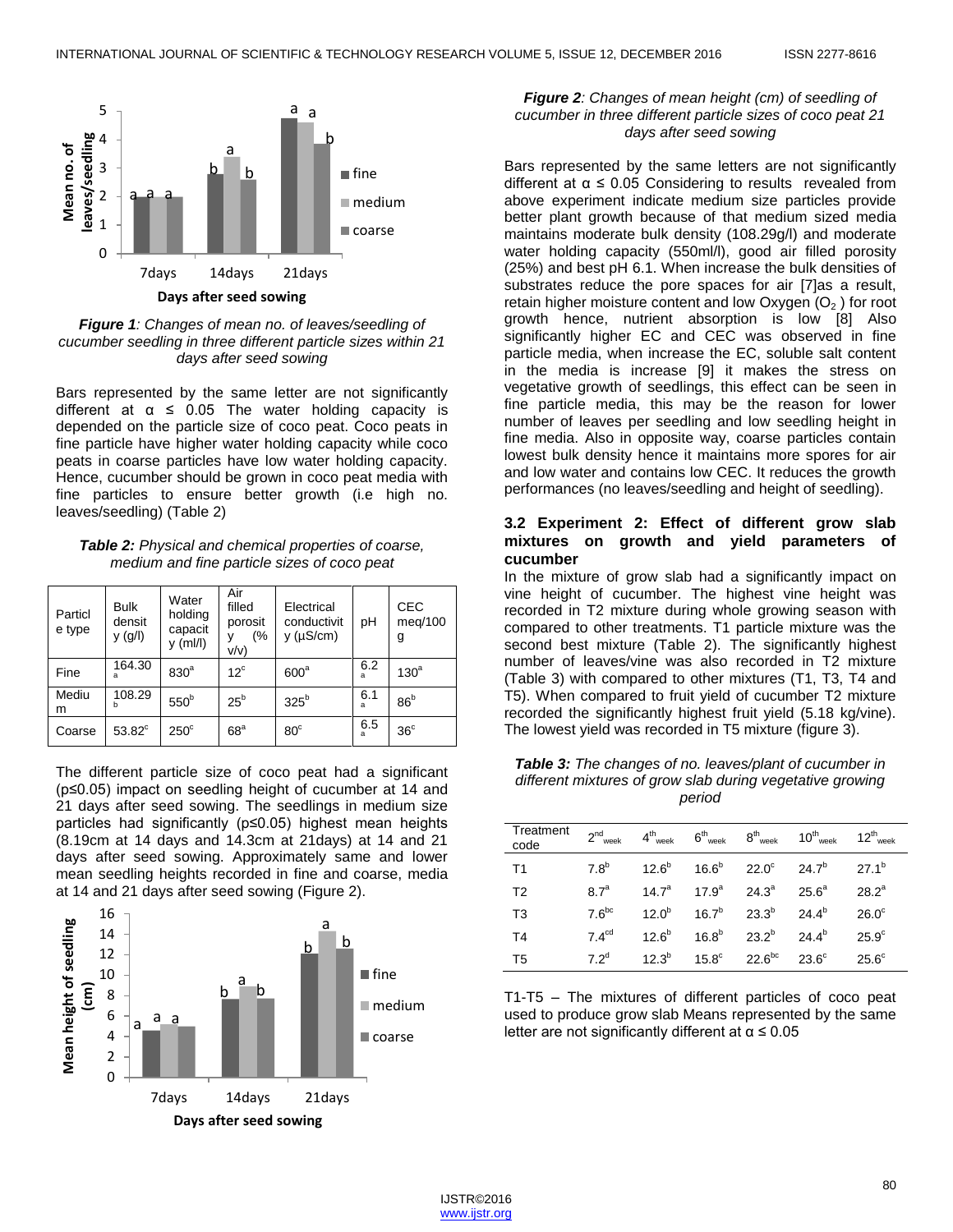*Table 4: The changes of height (cm) of cucumber vine in different mixtures of grow slab during vegetative growing period*

| Treatment<br>code |  |  | $2^{nd}$ week $4^{th}$ week $6^{th}$ week $8^{th}$ week $10^{th}$ week $12^{th}$ week                 |  |
|-------------------|--|--|-------------------------------------------------------------------------------------------------------|--|
| T1                |  |  | $16.6^b$ $39.8^{ab}$ $58.5^b$ $88.1^b$ $122.8^b$ $163.6^b$                                            |  |
| T <sub>2</sub>    |  |  | $20.3^a$ 45.2 <sup>ab</sup> 65.1 <sup>a</sup> 99.7 <sup>a</sup> 132.0 <sup>a</sup> 171.9 <sup>a</sup> |  |
| T <sub>3</sub>    |  |  | $17.1^b$ $36.4^b$ $53.2^c$ $84.3^{bc}$ $120.3^b$ $152.4^c$                                            |  |
| T <sub>4</sub>    |  |  | $15.8^b$ $35.9^b$ $53.4^c$ $87.3^{bc}$ $122.8^b$ $151.3^c$                                            |  |
| T <sub>5</sub>    |  |  | $15.8^b$ $35.5^b$ $53.5^c$ $80.4^c$ $119.0^b$ $149.0^c$                                               |  |

T1-T5 – The mixtures of different particles of coco peat used to produce grow slab (refer table 1) Means represented by the same letter are not significantly different at  $\alpha \leq 0.05$ 



*Figure 3: Changes of mean yield of cucumber in different grow slab mixtures*

Bars represented by the same letter are not significantly different at  $\alpha \leq 0.05$  When considered some physiochemical properties of substrates presented in table 2, the T4 and T5 mixtures bulk density were higher than other substrates. The amount of bulk density in T2 was 62g/l; therefore, root media aeration in this treatment is better than others. Porosity percentage that is an index for root media aeration was high for T2 substrate (70%) and it was low for T4 and T5 (56% and 51%). When root media aeration is sufficient, supply of water and nutrient elements for plants is easily [10]. The amount of EC (Electric Conductivity) in T2 was less than other substrates. As a result of that T2 substrate not badly effects on fertigation on plants and it confirms absorption optimum amount of every nutrient [11] Amount of CEC in substrates different and higher and lower amounts related to T2 and T5 respectively; therefore, the T2 media had more capacity for supplement of nutrient elements for plant. The pH of the different substrates was relatively same and it was optimum range (5.5-6.5). Also water availability of the all media was same. The physiochemical properties in T2 media were better than others that cause to increasing in growing indexes. The low amount of bulk density and the high amount of porosity related to T2 media that allowed the plant root penetrate in substrate easily and it could use more volume and space of media, thus available water and nutrient elements were sufficient for plants grow up in this media. Also the amount of CEC in T2 media was higher than others. This term related to nutrient elements buffer

capacity that has an essential role in plant supplement. Therefore, physiochemical properties of substrates affected on plant growing indices and yields and tend to above results.

## **4. Conclusion**

According to the results medium size particle media (sieve size 0.5mm -3mm) of coco peat was the best particle size for cucumber nursery practice, when considered the physical and chemical properties of medium particles of coco peat. The compressed mixture of coco peat particles that contain 70% (w/w) unsieved coco peat, 20% (w/w) coarse particles and 10% (w/w) coconut husk chips  $(5 -$ 12mm) is the best growing media for cabbage. The crops grown in this mixture are shown maximum growth and yield performances. The grow slab that produced using above ratio of coco peat particles can be used to re-cultivate the cucumber as a commercial crop to obtain maximum yield and income.

## **5. References**

- [1] P.W. Bosland and E.J. Volta "Vegetables and Spice Capsicums" Commonwealth Agricultural Bureaux International Publishing, USA, pp. 126- 129, 2000.
- [2] W.R. Argo and J.A. Biernbaum "Root-medium nutrient levels and irrigation requirements of poinsettias grown in five root media" Horticulture Science, Vol-30, pp. 535-538, 1995.
- [3] W.E.Waters, W.Llewellyn and J.Nesmith "The chemical, physical, and salinity characteristics of twenty-seven soil media‖ Proceedings of the Florida State Horticultural Society, vol-82, pp. 482- 488, 1970.
- [4] E.F. Brown and F.A. Pokorny "Physical and chemical properties of media composed of milled pine bark and sand" Journal of the American Society for Horticultural Science, vol-100, pp. 119- 121, 1975.
- [5] W.C. Fonteno, D.K. Cassel and R.A. Larson ―Physical properties of three container media and their effects on poinsettia growth" Journal of the American Society for Horticultural Science, vol-106, pp. 736- 741, 1981.
- [6] J.J. Hanan "Bulk density, porosity, percolation and salinity control in shallow, freely draining, potting soils" Journal of the American Society for Horticultural Science, vol-106, pp. 742-746, 1996.
- [7] A.K. Handreck "Properties of coir dust, and its use in the formulation of soilless potting media" Communications in Soil Science and Plant Analysis, vol-24(3&4), pp. 349-363, 1993.
- [8] A.W. Meerow "Growth of two tropical foliage plants using coir dust as a container media amendment" Horticulture technology, vol-5, pp. 237–239, 1995.